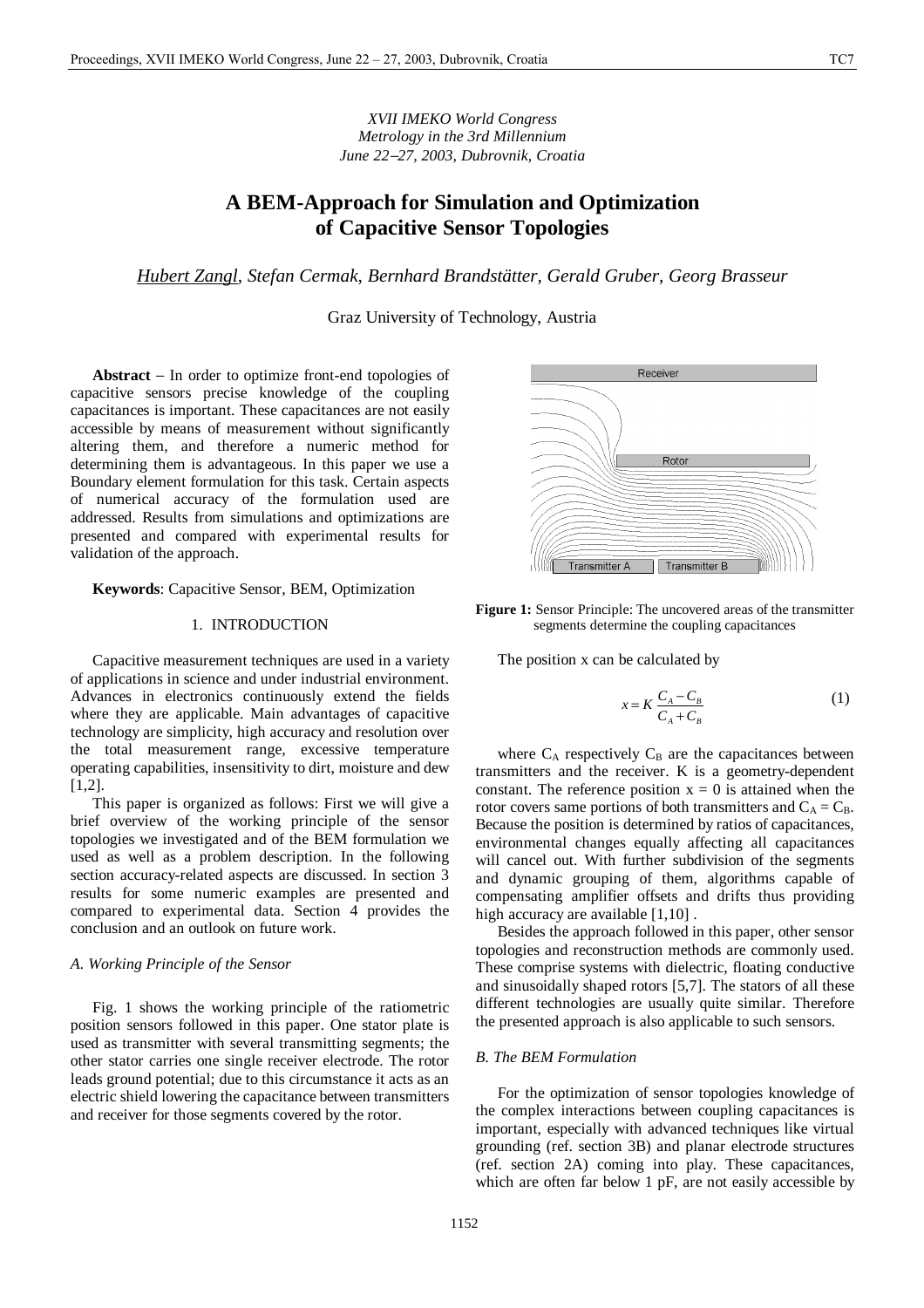means of measurement, particularly without altering them. With an accurate numeric estimation of these capacitances optimization is eased and additionally possible at an early stage in development of a sensor. Fig. 2 shows a gray-scale image of coupling capacitances on a logarithmic scale. In row 18 the capacitances between transmitters and the first rotor blade are depicted. Obviously not only the covered segments significantly radiate the rotor but rather unshielded do as well. This becomes essential for so-called "virtual grounding", which will be discussed in section 3.



**Figure 2:** Logarithmic gray-scale image of coupling capacitances. Row/Column 1-16 represent transmitter segments, 17 and 18 two rotor blades, 20 the receiver.

Due to the complex shapes of the boundaries, analytic solutions for the potential problem to be solved in order to calculate the capacitances are not easy to find and frequently do not exist. Therefore a numeric method has to be used. While in FEM the entire volume has to be discretized, in the Boundary Element Method (BEM) only the boundaries require a discretization. When parts have to be moved, like the rotor in the case of capacitive sensors, then this represents a major advantage of the BEM, because the discretization can remain the same. The BEM has been successfully applied to coupling capacitance extraction for many different applications especially in the field of integrated circuits design (e.g. [8])

The boundary integral equation used in this paper is given by

$$
c_j U_k + \sum_i \int_{\Gamma_i} \frac{\partial G_{ki}}{\partial n_i} U_i d\Gamma = \sum_i Eps \int_{\Gamma_i} \frac{\partial U_i}{\partial n_i} G_{ki} d\Gamma
$$
 (2)

with

$$
Eps = \begin{cases} \frac{\varepsilon_m}{\varepsilon_j} & \text{for } m > j \\ 1 & \text{for } m < j \end{cases}
$$
 (3)

for domain  $\Omega_i$  and surface  $\Gamma_k$ , where j, m denote domain numbers, k, j are indices for the surfaces Γ. G stands for the Green's function for respective source and field points. U denotes the potential and  $c_i$  the singularity value for boundary  $\Gamma_k$  of domain W<sub>i</sub> [3,9].

Second order isoparametric rectangular elements with 8 nodes per element are used for the discretization of the boundaries. With these elements, curvilinear boundaries can be approximated.

## 2. ACCURACY ANALYSIS

In order to obtain relevant optimization results from BEM analysis, it is important to verify the accuracy of the calculation. In this section it is shown how some wellknown numeric problems affect the accuracy and how this can be estimated from the calculation results.

A measure for the accuracy of the calculation can be obtained from the coupling capacitance matrix. The capacitance between two elements can be calculated by integration over the charge of either element. Consequently, the coupling capacitance can be calculated twice; the results differ due to numerical inaccuracies. This is shown in Fig. 3. For a certain rotor position the receiver was rotated while the rotor was not moved. Of course, this rotation of it does not change the coupling capacitances, but may change the discretization error. The error is not equal for the two different calculations of the coupling capacitances between two elements and the difference can provide a simple yet useful measure for the accuracy. We accepted calculations with a maximum relative error of less than 0.5% which is in the range of the measurement error of our test equipment and sufficiently low, as our experiments (ref. section 3) have shown.



**Figure 3:** Rotating Receiver: The capacitances should remain constant but show a dependency on the receiver displacement. Left: Capacitance seen from the transmitter, Right: Capacitance seen from receiver

## *A. Edge Effects*

Although algorithms with adaptive grid generation are available [6] we use macro-element-modeling because we need to remain on the same grid in order to avoid discontinuities in the target function of the optimization procedures. From a library of common objects (e.g. electrodes and rotor) new models are readily constructed by the use of these building blocks. The thin but wide electrodes and the distances between objects may pose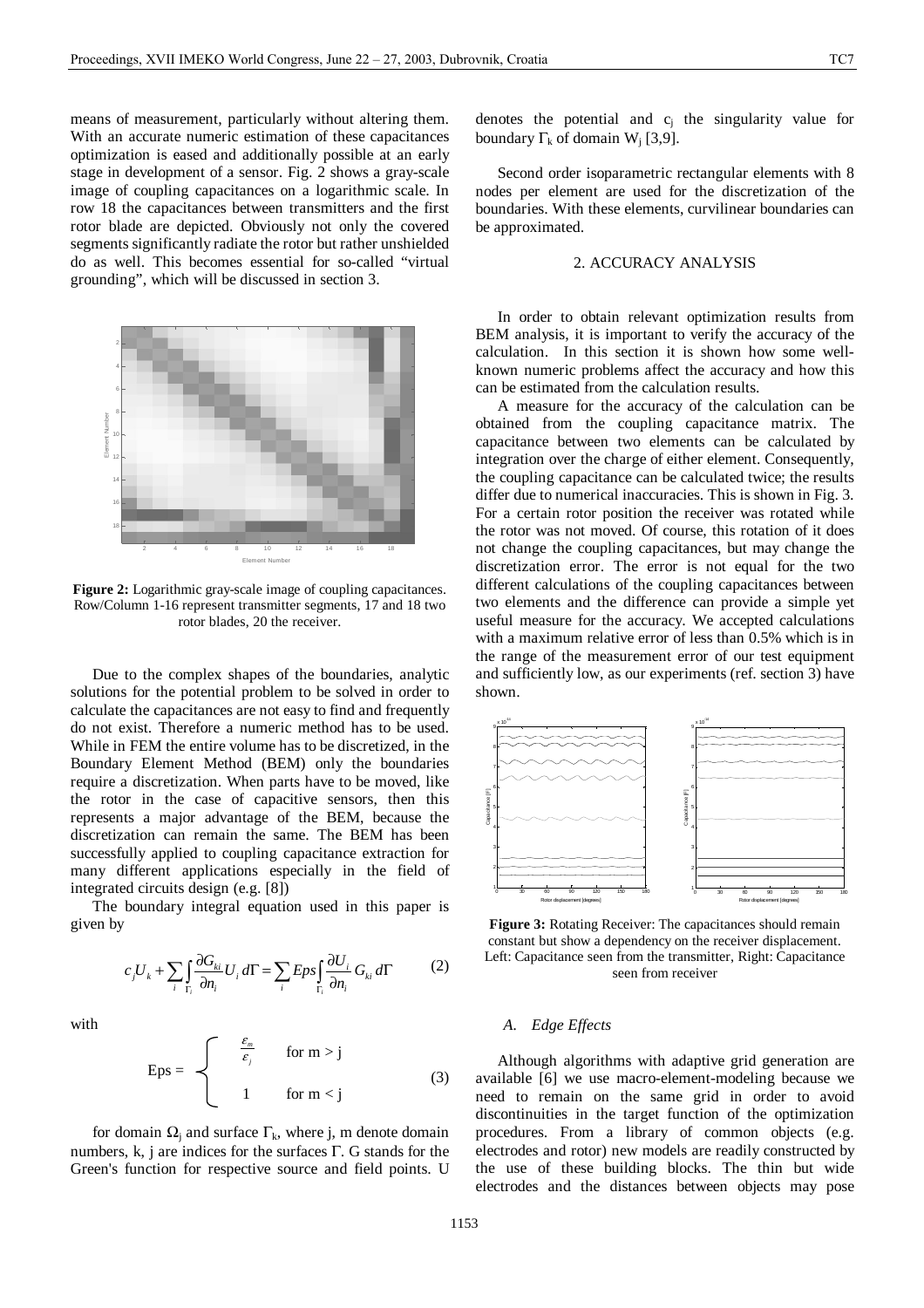problems for the stability of the simulation. Thus these and edge effects must be taken into account for the prediscretization of boundary elements. We studied those effects on planar sensor topologies.



**Figure 4:** BEM-representation of a planar capacitive sensor. Each rectangular element represents 1 macroelement, which itself is further subdivided into several boundary elements

We refer to a "planar sensor" when transmitter and receiver segments reside on the same plane. Such sensors are more sensitive to variations of mechanical parameters than two plane designs. Therefore a detailed analysis on the impact of parameter changes is important for reliability investigations. The BEM-model of an example planar topology is shown in Fig. 4. Fig 5 shows the calculated capacitances over the displacement angle for different discretizations. Where sharp edges have been used in modeling, the results are doubtable: The capacitance would increase when the rotor covers the transmitter. The effect gets smaller with more elements (straight forward subdivision) on the boundary, but the expected characteristic is still inverted.



Figure 5: Effects of geometric singularities: By eliminating sharp edges reasonable results can be achieved without increasing costs.

Geometric singularities in the model are deemed the cause of these problems. The sharp edges of the segments theoretically lead to "infinite" charge densities along these edges - something that cannot be accurately approximated by polynomial shape functions used in our numeric approach.

By rounding the edges this shortcoming of the simulation can be bypassed. For isoparametric elements with quadratic shape functions it is possible to find coordinates for middle nodes ensuring  $C<sup>1</sup>$  continuity at element boundaries.

An edge of the boundary is given by

$$
P(\eta) = \sum_{i} P_i N_i(\eta) \tag{4}
$$

where  $P_i$  are the nodes along the edge and  $N_i$  the corresponding shape functions;  $\eta \in [0,1]$ .

For smooth transitions between elements, the tangents at the end nodes of the mapping function must match those of the neighboring elements:

$$
\left. \frac{\partial P(\eta)}{\partial \eta} \right|_0 = k_1 \vec{v}_1 \qquad \left. \frac{\partial P(\eta)}{\partial \eta} \right|_1 = k_2 \vec{v}_2 \tag{5}
$$

where  $\vec{v}_1$  and  $\vec{v}_2$  are the tangents at endpoints P<sub>1</sub> and P2 for the neighboring elements;  $k_1$  and  $k_2$  are arbitrary parameters. While solutions for above equations are easily found in 2D, there seems to be no generally valid solution for the 3D case. However, since boundary elements have to match along their borders, the tangents in (5) have to be on the same plane and a unique solution is obtained for point  $P_3$ .

With this modification acceptable results have been obtained without any increase in computational costs. Results with rounded objects show expected behavior, as can be seen in Fig. 5. For the rounded models in this figure actually less elements were used than for the sharp-edged type.

#### *B. Other Discretization Errors*

Discretization errors in the calculation result in errors even after application of advanced signal processing algorithms used to determine the position of rotors. Such effects are analyzed in the following example.



**Figure 6:** Effects of receiver discretization: The relative angle of 5° has not been changed during simulation.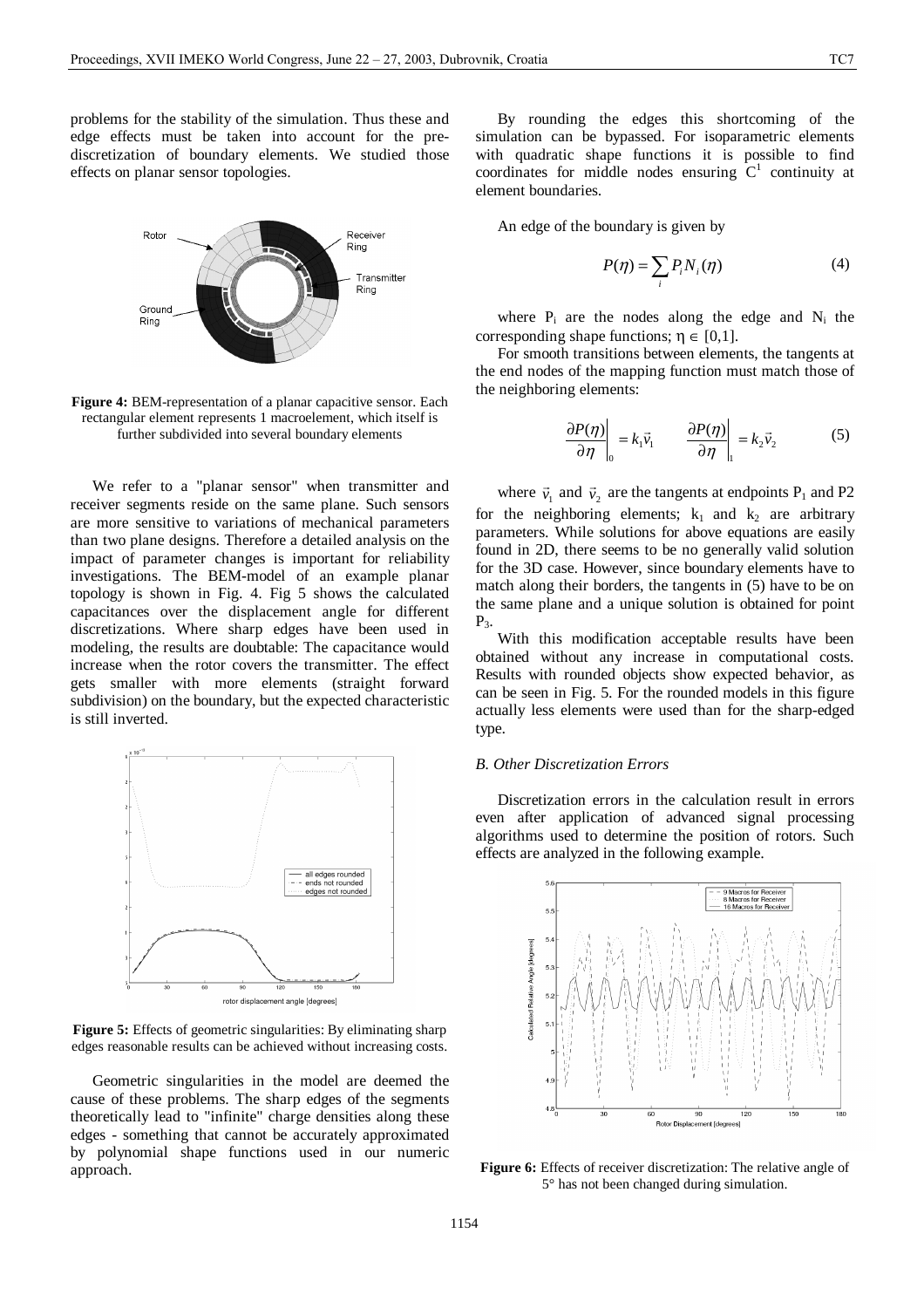For this example we used a two-plane sensor for relative angle measurement proposed in [10]. Two opposite rotors are connected to the same shaft while the other two are e.g. mounted on a torsion bar thus the relative angle between the two is proportional to the applied torque.

The angle between the two rotors was 75°, with 80° being the reference position<sup>1</sup> hence the relative displacement angle was set to 5°. With a rather coarse subdivision of the receiver using 8 macro elements, considerable deviations are the result as can be seen in Fig. 6. Much better accuracy is achieved using 16 elements and gets better with more elements used.

The calculated angle of about 5.2 degrees is higher than the real value of 5° between the two rotors. This is a shortcoming of the used ratiometric algorithm: When the rotors are close, which they are due to the small size of the sensor (outer diameter of 50 mm), the theoretical unshielded maximum capacitance is not achieved through the small gap between the blades. Therefore for the algorithm the rotors appear to be closer together than they actually are. With BEM look up tables to compensate for this shortcoming of the algorithm can be calculated.

Notably, the errors vary continuously with continuous geometry changes. This is a major advantage for optimization, as the quality function derived from capacitances will not be jagged. Jagged quality functions have been reported [8] in literature but so far have not been observed in our calculations.

## 3. APPLICATIONS AND RESULTS

## *A. Adaptation of Effective Rotor Width*

As mentioned in the previous section, the discretization errors change continuously as long as singularities in the geometry are avoided. In the following example the method will be used to optimize the rotor of the relative angle sensor from described in section 2B.

Looking at the field distribution shown in Fig. 1 one may conclude that the rotor image "projected" onto the receiver is wider than the actual rotor. Measurements approve this assumption. Algorithms based on (1) use a correlation to find the approximate rotor position [1,10]. This correlation works best, when shielded and non-shielded areas are of the same (effective) width. Therefore it is desired to adapt the rotor in order to obtain an "image" on the receiver with a "geometric duty cycle" of 0.5.

The iterative process to find the optimal rotor is performed in three steps:

- Calculate capacitance with respect to angular displacement
- Determine effective rotor width
- Calculate new rotor width

Rotor optimized Rotor 45° Rotor opt., measured 9 8 7 apacitance [F] Capacitance [F] 6 5 4 3 2 <sup>0</sup> <sup>30</sup> <sup>60</sup> <sup>90</sup> <sup>120</sup> <sup>150</sup> <sup>180</sup> <sup>1</sup> Rotor displacement angle [degrees]

**Figure 7:** Rotor width optimization: For a rotor with geometrical width of 45°, the unshielded is much smaller than the shielded area. For the optimized rotor, the effective width is close to the desired value of 45°.

Above procedure converges after very few steps of iteration. Fig. 7 depicts the calculated capacitance over the displacement angle for one segment for a rotor of 45° width and both measured<sup>2</sup> and calculated capacitance for an optimized rotor, which show good accordance.

#### *B. Virtual Grounding*

 $10 \frac{\text{x} 10^{-14}}{1}$ 

The sensor principle described in section one requires a rotor on ground potential. While this is usually maintained over the bearing of an electrically conductive shaft, this may be undesired for some applications, e.g. due to EMC concerns. In this case, virtual grounding offers an alternative [4]. Here the rotor is held on ground potential via high capacitances between it and electrical ground. Since the impedance of this grounding capacitance will be higher than for the conductive case, the rotor will slightly swing with the transmitted signal. Thus the shielding effect is weaker; additionally the indirect coupling over the rotor also increases the received signal for unshielded segments.



**Figure 8:** Coupling capacitances for selected segments with conductive (cg) and virtual (vg) grounding. Left: calculated, Right: measured

In Fig 8 conductive and virtual grounding are compared for both calculated and measured coupling capacitances. For the

<sup>&</sup>lt;sup>1</sup> This results in a measurement range of  $\pm 10^{\circ}$ 

<sup>2</sup> Arbitrary units of measurement have been scaled to match the calculated units